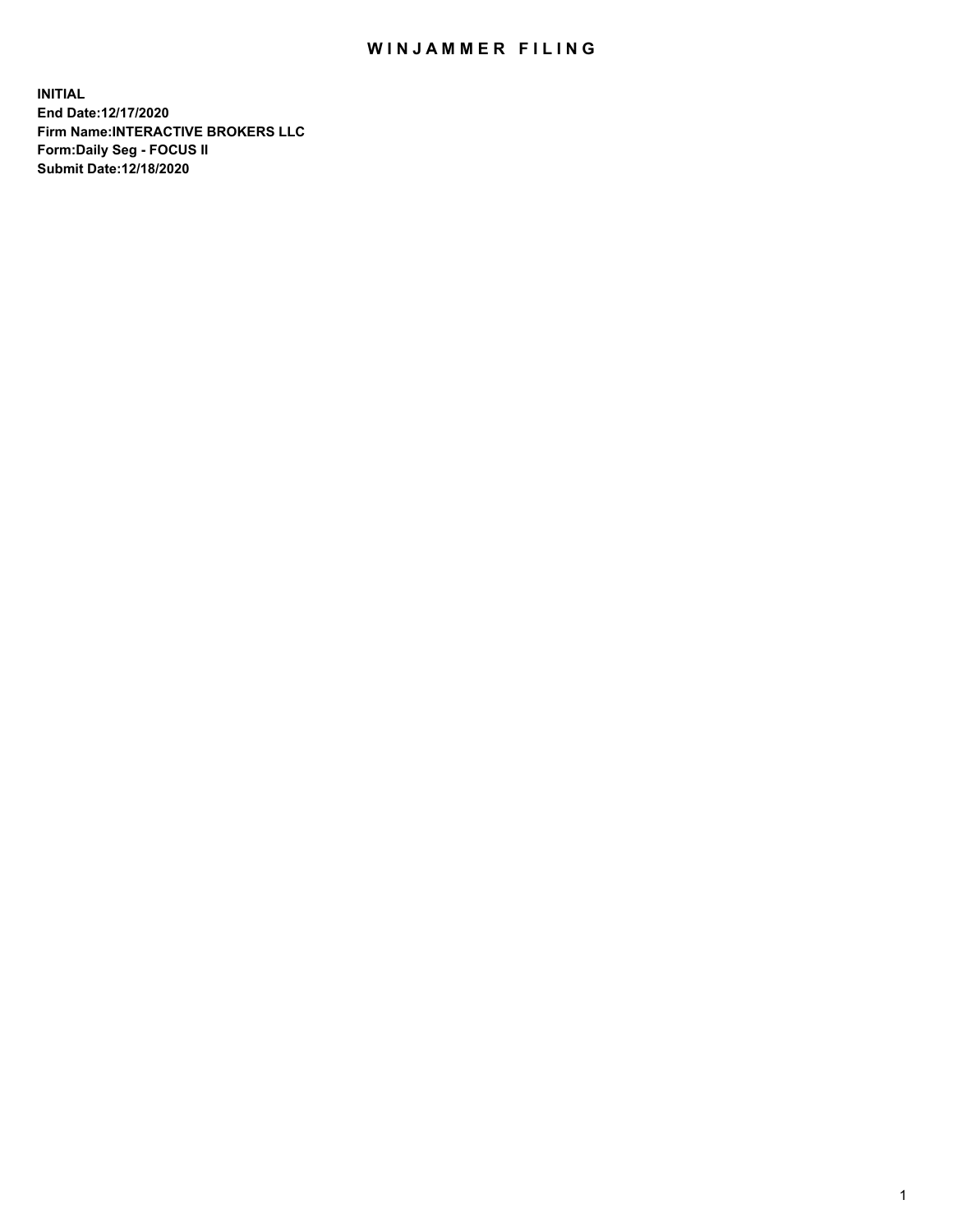**INITIAL End Date:12/17/2020 Firm Name:INTERACTIVE BROKERS LLC Form:Daily Seg - FOCUS II Submit Date:12/18/2020 Daily Segregation - Cover Page**

| Name of Company                                                                                                                                                                                                                                                                                                                | <b>INTERACTIVE BROKERS LLC</b>                                                  |  |
|--------------------------------------------------------------------------------------------------------------------------------------------------------------------------------------------------------------------------------------------------------------------------------------------------------------------------------|---------------------------------------------------------------------------------|--|
| <b>Contact Name</b>                                                                                                                                                                                                                                                                                                            | James Menicucci                                                                 |  |
| <b>Contact Phone Number</b>                                                                                                                                                                                                                                                                                                    | 203-618-8085                                                                    |  |
| <b>Contact Email Address</b>                                                                                                                                                                                                                                                                                                   | jmenicucci@interactivebrokers.c<br>om                                           |  |
| FCM's Customer Segregated Funds Residual Interest Target (choose one):<br>a. Minimum dollar amount: ; or<br>b. Minimum percentage of customer segregated funds required:%; or<br>c. Dollar amount range between: and; or<br>d. Percentage range of customer segregated funds required between:% and%.                          | <u>0</u><br>$\overline{\mathbf{0}}$<br>155,000,000 245,000,000<br><u>00</u>     |  |
| FCM's Customer Secured Amount Funds Residual Interest Target (choose one):<br>a. Minimum dollar amount: ; or<br>b. Minimum percentage of customer secured funds required:% ; or<br>c. Dollar amount range between: and; or<br>d. Percentage range of customer secured funds required between:% and%.                           | <u>0</u><br>$\overline{\mathbf{0}}$<br>80,000,000 120,000,000<br>0 <sub>0</sub> |  |
| FCM's Cleared Swaps Customer Collateral Residual Interest Target (choose one):<br>a. Minimum dollar amount: ; or<br>b. Minimum percentage of cleared swaps customer collateral required:% ; or<br>c. Dollar amount range between: and; or<br>d. Percentage range of cleared swaps customer collateral required between:% and%. | <u>0</u><br>$\underline{\mathbf{0}}$<br>0 <sub>0</sub><br>0 <sub>0</sub>        |  |

Attach supporting documents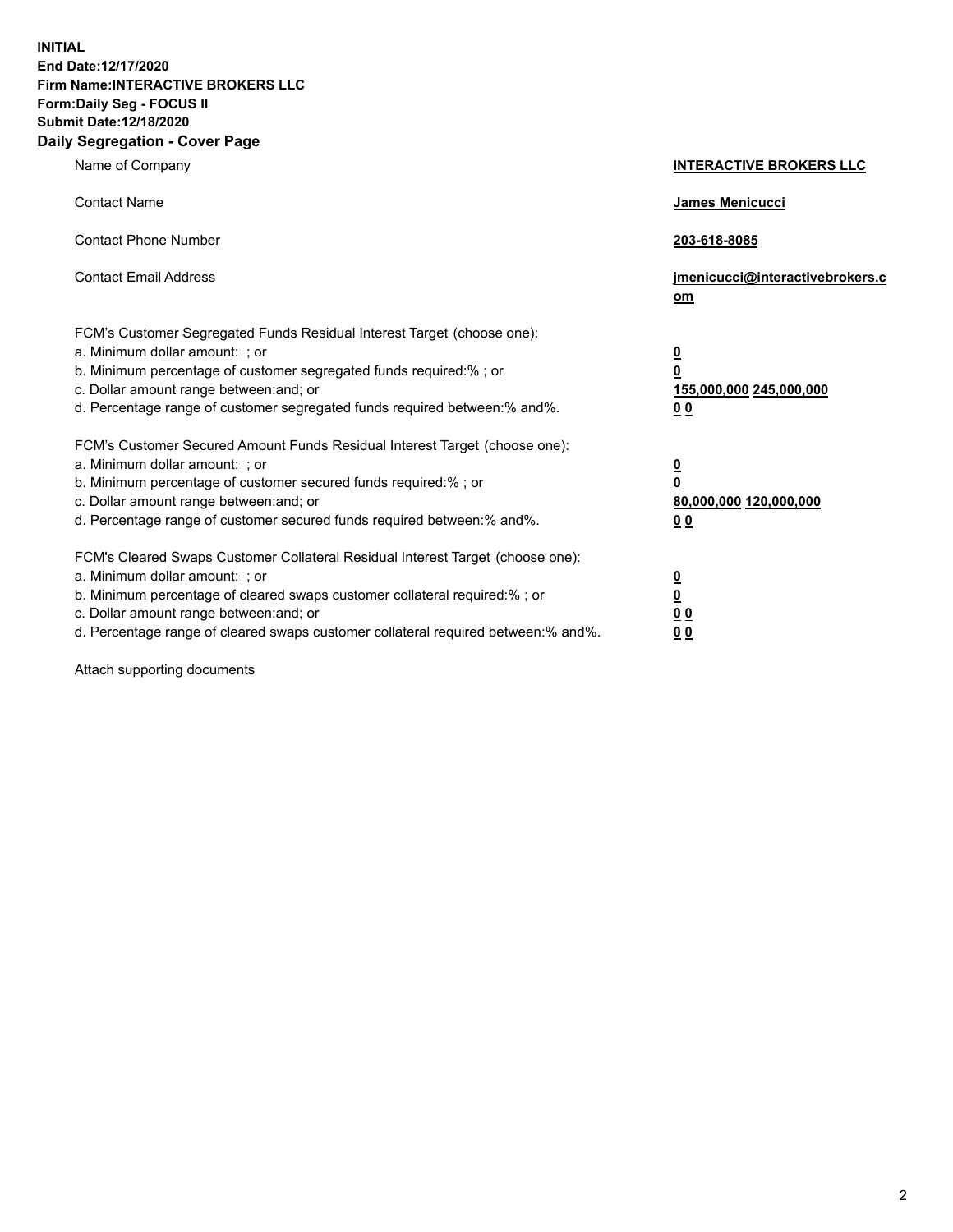**INITIAL End Date:12/17/2020 Firm Name:INTERACTIVE BROKERS LLC Form:Daily Seg - FOCUS II Submit Date:12/18/2020 Daily Segregation - Secured Amounts**

## Foreign Futures and Foreign Options Secured Amounts Amount required to be set aside pursuant to law, rule or regulation of a foreign government or a rule of a self-regulatory organization authorized thereunder **0** [7305] 1. Net ledger balance - Foreign Futures and Foreign Option Trading - All Customers A. Cash **560,276,899** [7315] B. Securities (at market) **0** [7317] 2. Net unrealized profit (loss) in open futures contracts traded on a foreign board of trade **12,197,833** [7325] 3. Exchange traded options a. Market value of open option contracts purchased on a foreign board of trade **128,505** [7335] b. Market value of open contracts granted (sold) on a foreign board of trade **-90,956** [7337] 4. Net equity (deficit) (add lines 1. 2. and 3.) **572,512,281** [7345] 5. Account liquidating to a deficit and account with a debit balances - gross amount **197,572** [7351] Less: amount offset by customer owned securities **0** [7352] **197,572** [7354] 6. Amount required to be set aside as the secured amount - Net Liquidating Equity Method (add lines 4 and 5) **572,709,853** [7355] 7. Greater of amount required to be set aside pursuant to foreign jurisdiction (above) or line 6. **572,709,853** [7360] FUNDS DEPOSITED IN SEPARATE REGULATION 30.7 ACCOUNTS 1. Cash in banks A. Banks located in the United States **67,748,017** [7500] B. Other banks qualified under Regulation 30.7 **0** [7520] **67,748,017** [7530] 2. Securities A. In safekeeping with banks located in the United States **449,950,000** [7540] B. In safekeeping with other banks qualified under Regulation 30.7 **0** [7560] **449,950,000** [7570] 3. Equities with registered futures commission merchants A. Cash **0** [7580] B. Securities **0** [7590] C. Unrealized gain (loss) on open futures contracts **0** [7600] D. Value of long option contracts **0** [7610] E. Value of short option contracts **0** [7615] **0** [7620] 4. Amounts held by clearing organizations of foreign boards of trade A. Cash **0** [7640] B. Securities **0** [7650] C. Amount due to (from) clearing organization - daily variation **0** [7660] D. Value of long option contracts **0** [7670] E. Value of short option contracts **0** [7675] **0** [7680] 5. Amounts held by members of foreign boards of trade A. Cash **163,685,063** [7700] B. Securities **0** [7710] C. Unrealized gain (loss) on open futures contracts **11,051,923** [7720] D. Value of long option contracts **128,505** [7730] E. Value of short option contracts **-90,956** [7735] **174,774,535** [7740] 6. Amounts with other depositories designated by a foreign board of trade **0** [7760] 7. Segregated funds on hand **0** [7765] 8. Total funds in separate section 30.7 accounts **692,472,552** [7770] 9. Excess (deficiency) Set Aside for Secured Amount (subtract line 7 Secured Statement Page 1 from Line 8) **119,762,699** [7380] 10. Management Target Amount for Excess funds in separate section 30.7 accounts **80,000,000** [7780] 11. Excess (deficiency) funds in separate 30.7 accounts over (under) Management Target **39,762,699** [7785]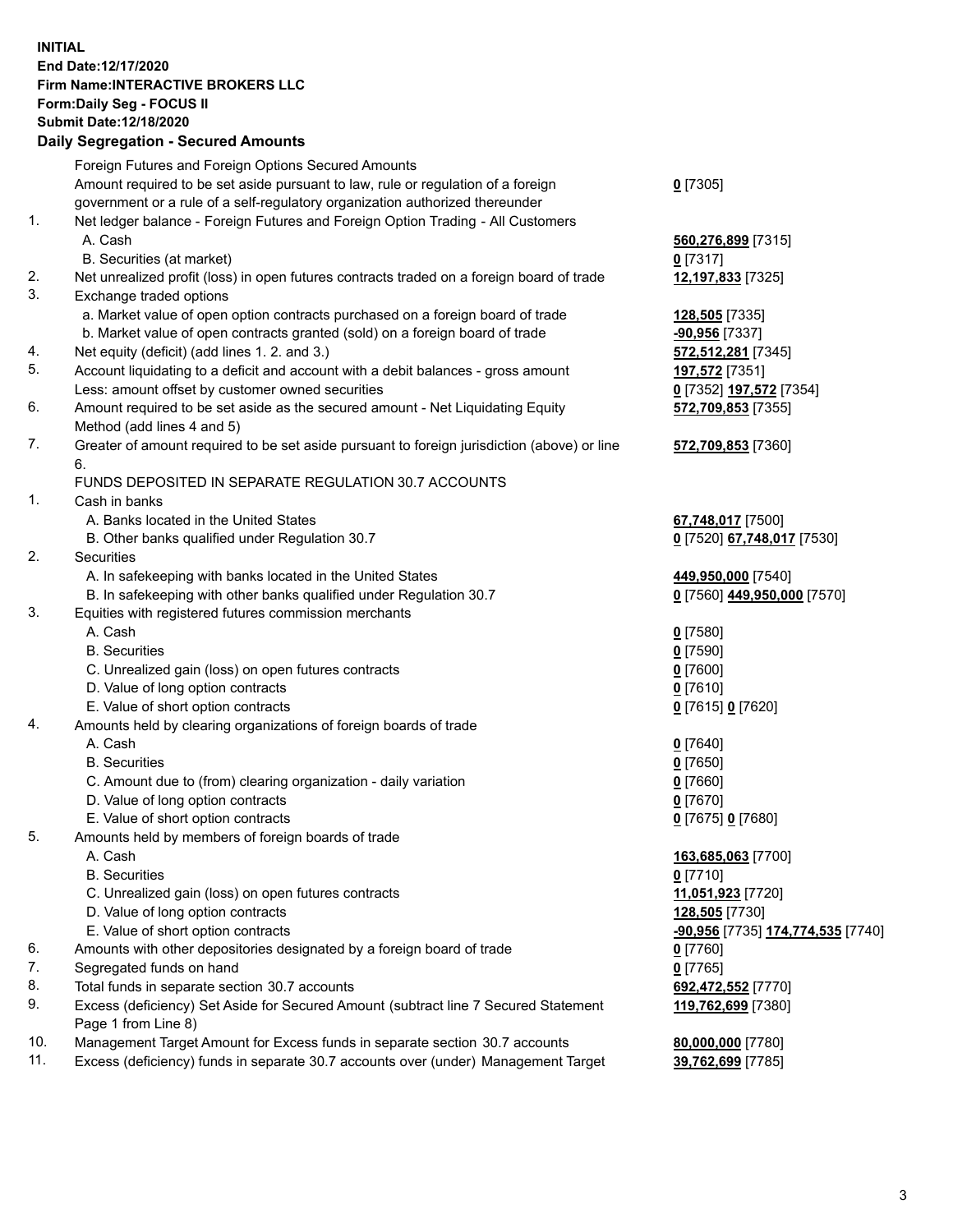**INITIAL End Date:12/17/2020 Firm Name:INTERACTIVE BROKERS LLC Form:Daily Seg - FOCUS II Submit Date:12/18/2020 Daily Segregation - Segregation Statement** SEGREGATION REQUIREMENTS(Section 4d(2) of the CEAct) 1. Net ledger balance A. Cash **5,364,868,051** [7010] B. Securities (at market) **0** [7020] 2. Net unrealized profit (loss) in open futures contracts traded on a contract market **287,517,786** [7030] 3. Exchange traded options A. Add market value of open option contracts purchased on a contract market **323,387,833** [7032] B. Deduct market value of open option contracts granted (sold) on a contract market **-283,558,504** [7033] 4. Net equity (deficit) (add lines 1, 2 and 3) **5,692,215,166** [7040] 5. Accounts liquidating to a deficit and accounts with debit balances - gross amount **5,052,455** [7045] Less: amount offset by customer securities **0** [7047] **5,052,455** [7050] 6. Amount required to be segregated (add lines 4 and 5) **5,697,267,621** [7060] FUNDS IN SEGREGATED ACCOUNTS 7. Deposited in segregated funds bank accounts A. Cash **1,322,592,320** [7070] B. Securities representing investments of customers' funds (at market) **2,608,643,880** [7080] C. Securities held for particular customers or option customers in lieu of cash (at market) **0** [7090] 8. Margins on deposit with derivatives clearing organizations of contract markets A. Cash **9,005,346** [7100] B. Securities representing investments of customers' funds (at market) **1,913,091,072** [7110] C. Securities held for particular customers or option customers in lieu of cash (at market) **0** [7120] 9. Net settlement from (to) derivatives clearing organizations of contract markets **4,947,861** [7130] 10. Exchange traded options A. Value of open long option contracts **327,003,964** [7132] B. Value of open short option contracts **-287,243,100** [7133] 11. Net equities with other FCMs A. Net liquidating equity **0** [7140] B. Securities representing investments of customers' funds (at market) **0** [7160] C. Securities held for particular customers or option customers in lieu of cash (at market) **0** [7170] 12. Segregated funds on hand **0** [7150] 13. Total amount in segregation (add lines 7 through 12) **5,898,041,343** [7180] 14. Excess (deficiency) funds in segregation (subtract line 6 from line 13) **200,773,722** [7190] 15. Management Target Amount for Excess funds in segregation **155,000,000** [7194] **45,773,722** [7198]

16. Excess (deficiency) funds in segregation over (under) Management Target Amount Excess